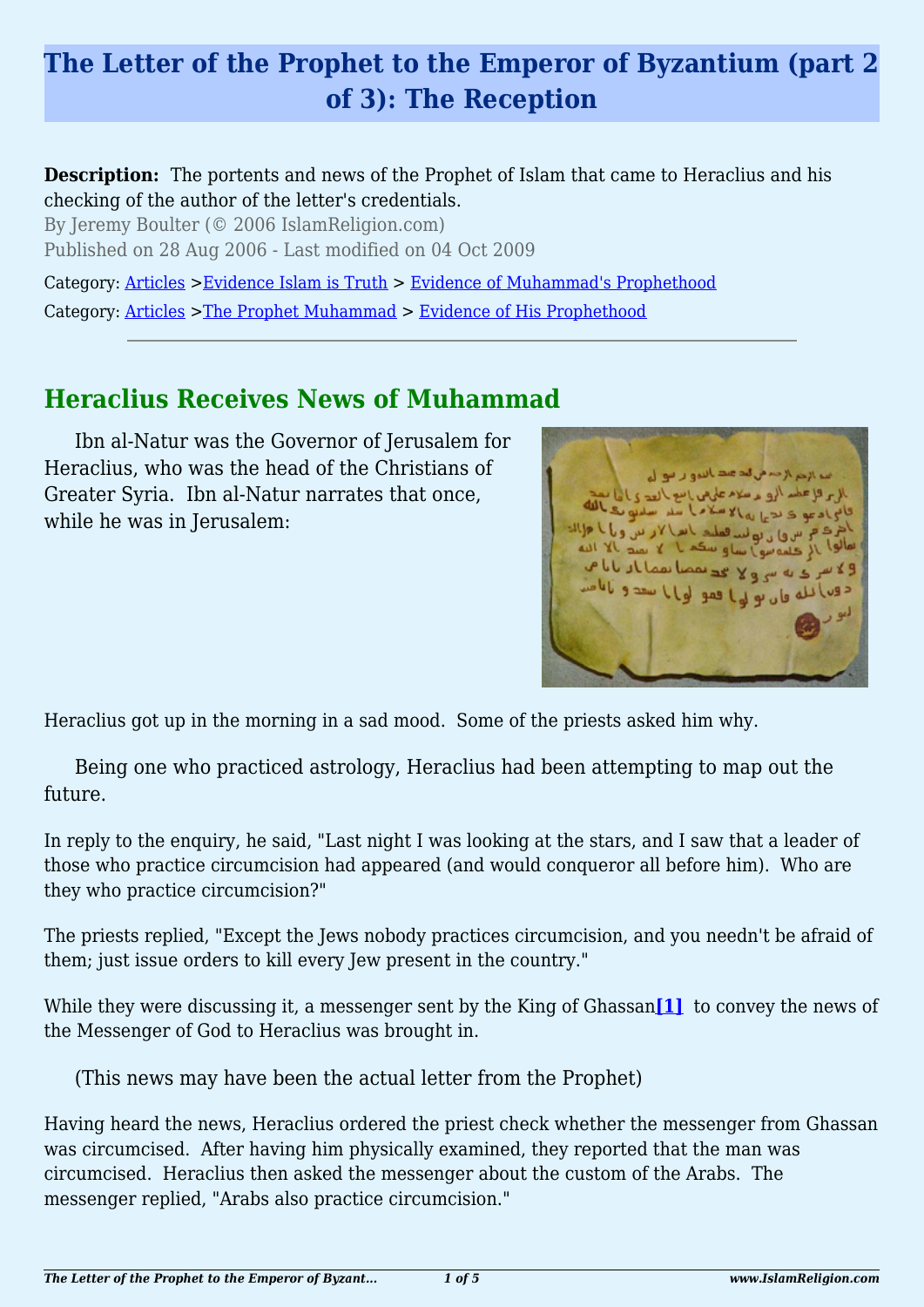<span id="page-1-0"></span>When he heard this, Heraclius said, "The reign of the Arabs has began and their kingdom is about to become manifest."**[\[2\]](#page-3-1)**

<span id="page-1-1"></span>The following story is taken from the narratives by the companions of the Prophet. The story was told by Abu Sufyan to Abdullah Ibn Abbas, who related it to others.[\[3\]](#page-3-2) Ibn Abbas was a very devoted student to Muhammad, may the mercy and blessings of God be upon him, and a well respected scholar of the Quran.

### **Abu Sufyan's Meeting with Heraclius Caesar**

<span id="page-1-2"></span>In 629CE, three years before the death of the Messenger of God, Heraclius re-conquered Jerusalem triumphantly bearing what was said to be the original cross venerated by the Christians, and which the Khosrau II had taken as booty 15 years previously[.\[4\]](#page-3-3) While resident there, the letter Muhammad had sent, perhaps a year earlier, came to his hand. When he read it, he enquired about the presence of someone from the author's people in the territory he controlled, and was told of Abu Sufyan's trade caravan from Mecca, which was trading nearby. He, with his companions, was summoned to the Emperor's court in Jerusalem, appearing before Heraclius who had his Byzantine Grandees around him.

## **The Questions Posed by Heraclius and Their Answers**

Heraclius called for his interpreter so as to question them, commanding him to ask who amongst them was the closest in kinship to the man who claimed to be a prophet.

Abu Sufyan replied, "I am the nearest relative to him (in this group)."

Heraclius asked, "And what is the relationship between you and him?"

<span id="page-1-3"></span>Abu Sufyan said, "He is my (distant) cousin on the spear side."[\[5\]](#page-3-4)

Heraclius said, "Bring him closer!" and had Abu Sufyan's companions placed behind him, at his shoulders. Then he ordered his interpreter, "Tell his companions that I am going to question him about the man who claims to be a prophet, so if he tells a lie, immediately repudiate it as a lie."

"How is the lineage of this man among you?" the Roman Emperor continued.

"He is of noble descent." Abu Sufyan replied.

Heraclius further enquired, "Has anybody amongst you ever previously claimed the same as he does?" "Was he prone to lying before he claimed what he has claimed?" "Was anybody among his ancestors a king?"

To each question Abu Sufyan could only answer, "No."

"Do the highborn or the humble among his people listen to him?"

Abu Sufyan replied, "The powerless, rather than the highborn, follow him."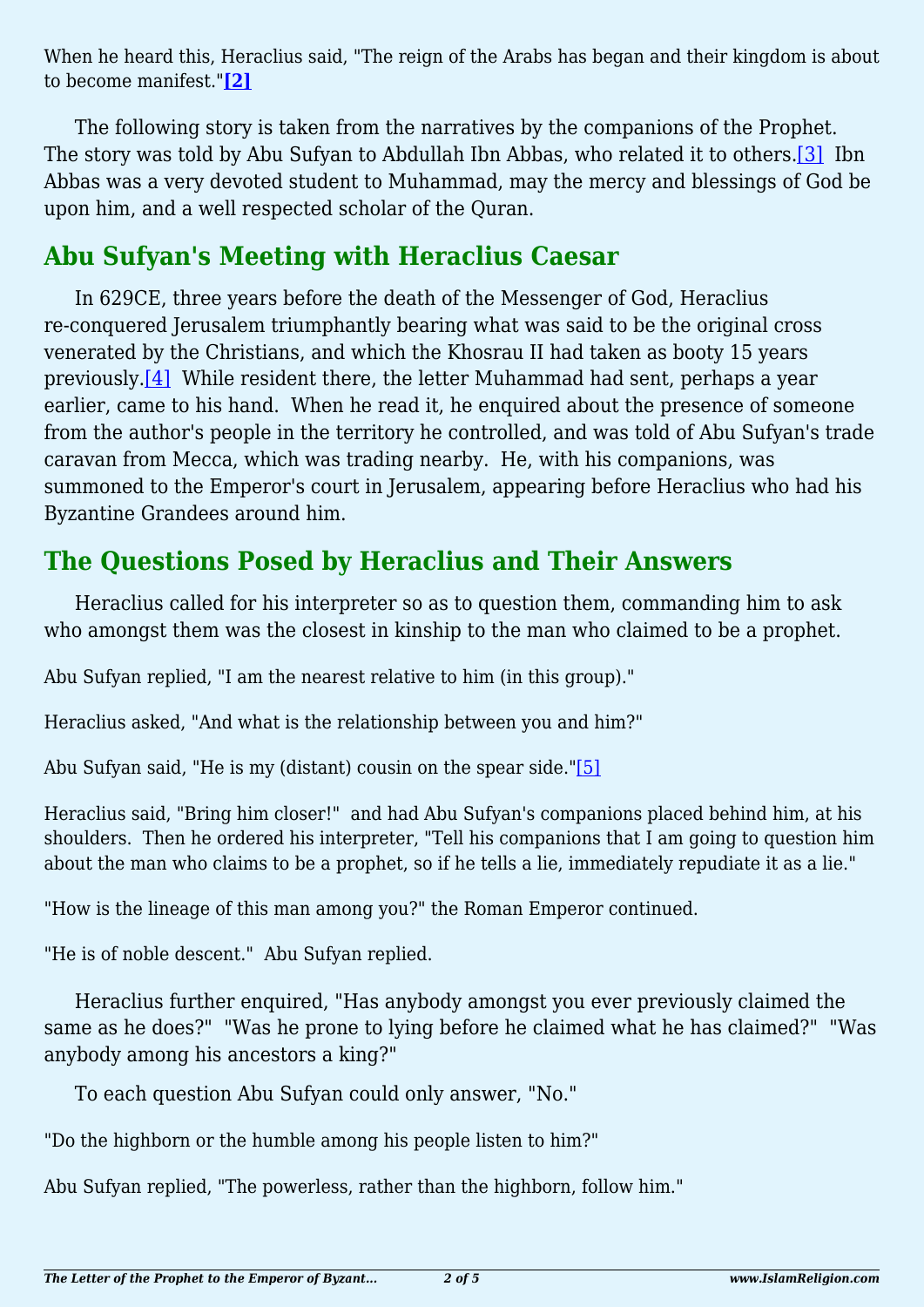He said, "Are they increasing or decreasing in number?"

"They are increasing," was the reply.

He then asked, "Does anybody amongst those who embrace his religion turn away discontent and renounce it after a while."

"No."

Heraclius said, "Does he break his covenants?"

The caravan leader replied, "No. We have a truce with him now, but we fear he may betray us."

The questioning relentlessly continued: "Have you ever fought each other?"

"Yes."

"How do the battles turn out?"

"Sometimes he wins the battles and sometimes we win them."

"What does he order you to do (when he preaches)?

"He tells us to worship God alone and not to worship anything along with Him, and to renounce the all the idols that our ancestors have taught us to worship. He orders us to pray, give charity, be chaste, fulfill promises and discharge our trusts to kith and kin."

Abu Sufyan was to later admit that he would have lied about the Prophet if he hadn't been afraid of the shame of having his colleagues (listening behind him) spread reports that he was a liar. So he answered as truthfully as he could. He also mentioned the part that he had feared betrayal from Muhammad and those he led because it presented the best opportunity he had to slip in a negative statement against him.

# **The Emperor Assesses the Interrogation**

After he had finished interrogating Abu Sufyan about the Prophet, Heraclius decided to tell him what he had learned from the interview. His interpreter conveyed his analysis.

He said: "I asked you about his lineage among you, and you stated that he was of sound lineage. Indeed, all the Messengers of God come from sound lineages among their respective peoples.

"Then I asked if anybody had claimed what he claims before him among your tribe, and your reply was that none had. If you had said others had made such a claim, I would have assumed he was following that which had been said before him.

"I further asked if you had found him a liar before he said what he said, and you said that you had not. I know that a person who does not lie about other men would never lie about God.

"And I asked you if any of his ancestors had been a king. If your reply had been an affirmative, I would have thought that the man was seeking to restore his ancestral kingdom.